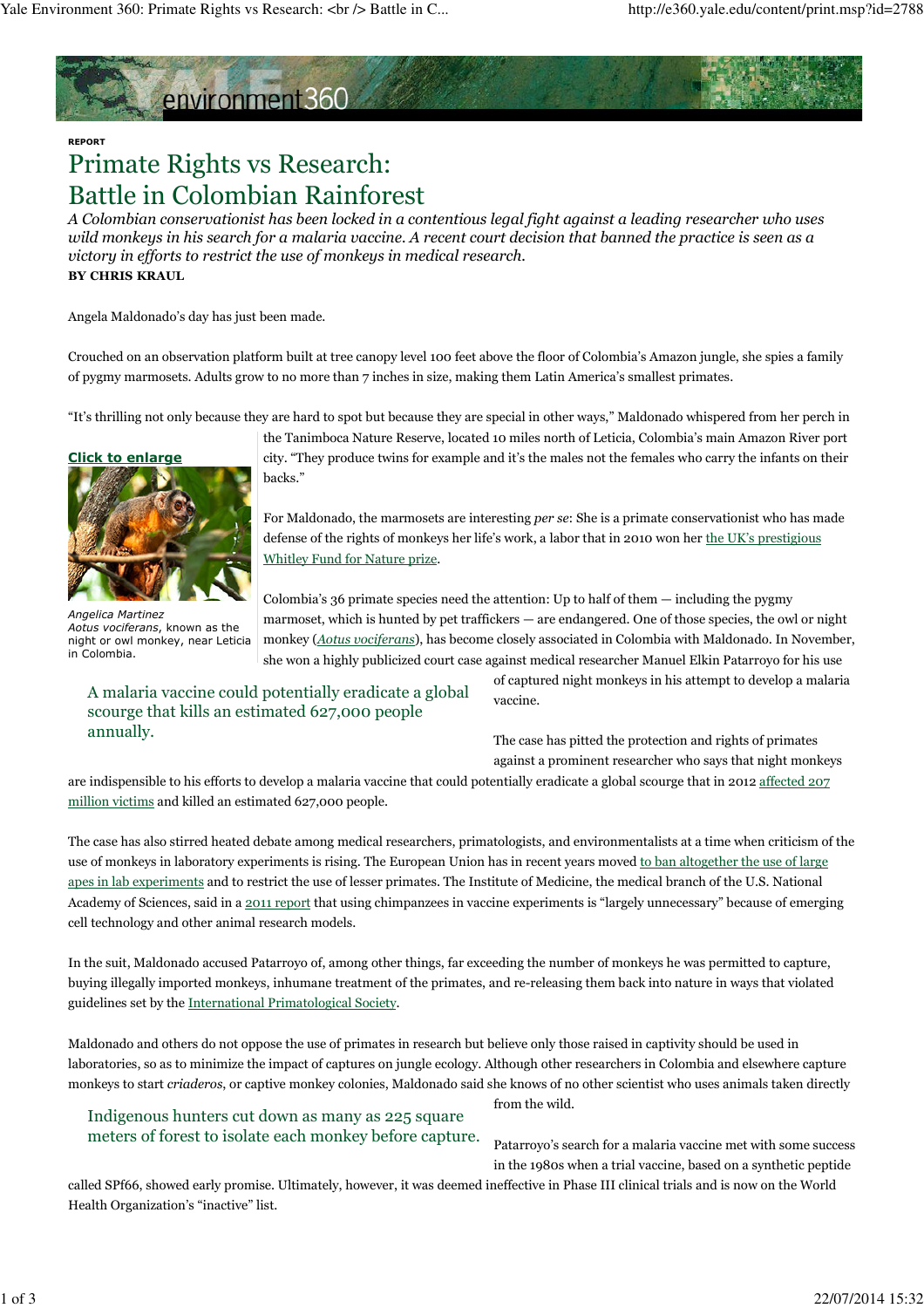It is Patarroyo's methods of acquiring, maintaining, and releasing his lab monkeys that has aroused the ire of Maldonado and other activists. He has paid indigenous communities up to \$40 per animal to capture them in the wild — a practice she says has led to indigenous hunters cutting down as many as 225 square meters of forest to isolate each monkey before capture. The captures also adversely affect jungle biodiversity because of the loss of the night monkeys' function as seed dispersers.

Although Patarroyo had government permits to use 800 captured animals a year, Maldonado alleged in her lawsuit that he acquired an average of 2,000 per year in 2007 and 2008. She also gathered data indicating that many of the animals Patarroyo's lab acquired were brought in illegally by hunters from Brazil and Peru, both located across the Amazon River from Leticia.

Colombia's highest court, the Consejo de Estado, sided with Maldonado, and in its November ruling revoked Patarroyo's permit to use captured night monkeys at his Leticia-based research lab, the Immunology Research Foundation of Colombia, better known by its

# Patarroyo argued the ruling would doom 'the most important research ever conducted in Colombia.'

Spanish initials FIDIC. He is appealing the decision.

Patarroyo argued that the requirement that he apply for a new license and use only monkeys raised in captivity would doom

"the most important research ever conducted in Colombia" because it would take too long to breed a critical mass of monkeys in captivity. Patarroyo, who declined to be interviewed for this article, says the decision has stopped his 30-year quest for a "highly effective" vaccine for malaria just as he was on the verge of discovering one.

Reaction to Maldonado's court victory has been divided. Hailed by primate researchers and environmentalists as a significant advance for animal rights and jungle ecology, it has been slammed by Patarroyo's admirers in Colombia as a setback to science. They cite his having won the prestigious 1994 Prince of Asturias prize for science awarded by Spain and his many scientific publications.

Maldonado has faced a backlash by challenging Pataroyo. One indigenous community in the Amazon that is now prohibited from capturing the monkeys for any purpose other than community food has declared Maldonado persona non grata for causing the

> community economic hardship. Community leaders warn that she is subject to tribal justice if she sets foot on their land.

> Earlier this year, one village called La Libertad put up a 20-foot banner on the shores of the Amazon River that compared her with Hitler, prompting the local prosecutor's office to offer Maldonado police protection, which she declined.

"The people defaming me are wasting their time because it's not important what they think," Maldonado said. "We know we have the law and ethics on our side."

Maldonado's road to becoming a primate researcher and activist has been a long and unusual one. She was a young supermarket manager in the southwestern Colombian city of Pasto and headed for a career in business until one day in 1995 when a truck driver walked into her store and changed her life. He offered to exchange his pet wooly monkey for \$200 — enough cash to pay for his vehicle repairs.

She handed over the money and took possession of a foot-tall, 15-pound coffee-colored primate named Matias. She kept him for three years, always with the intention of somehow returning him to the wild. "I saw that they're intelligent, charismatic creatures that can express happiness, pain, and grief," says

Maldonado.

Her efforts to return Matias to the wild in 1998 led her to Thomas Defler, a zoologist and longtime professor at Bogota's National University. Defler was then operating a biological station in remote eastern Vaupes province where he rehabilitated monkeys that police had seized from traffickers, zoos, or abusive owners. Maldonado took Matias to Defler's installation and later became manager of the shelter herself after Defler was briefly kidnapped by leftist FARC rebels and decided prudently to leave the jungle.

Maldonado began masters degree field work in 2003 in Colombia's Amacayucu National Park near Leticia. Her choice was no coincidence. The park's jungle is the scene of considerable illegal traffic in primates. The focus of her research changed from wooly monkeys to night monkeys after sharing an Amazon River boat ride with some Indians who were transporting live cargo — several night

Colombia's high court took to task regulators for poor oversight of the research lab.

monkeys in burlap bags that they had captured in Peru and were delivering to FIDIC.

"The indigenous said they had been doing it for many years," she recalls. She later met a night monkey hunter who said he had captured at least 2,000 monkeys, many of them in Peru, over a 12-year



Chris Kraul Conservationist Angela Maldonado with co-workers at the Tanimboca Nature Reserve near Leticia.